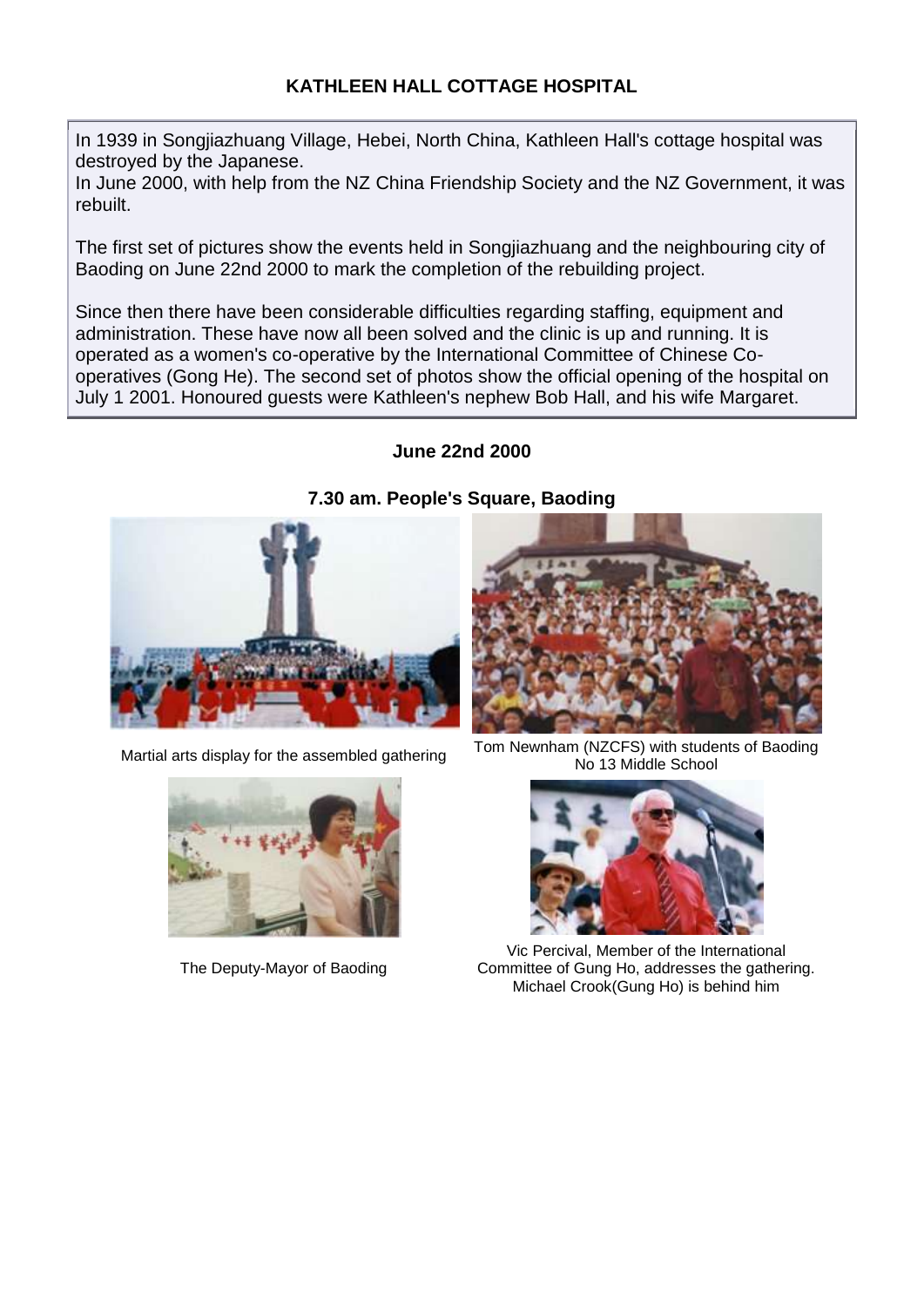## **10.30 am. Songjiazhuang Village**



Senior and Junior bands of Kathleen Hall Primary School welcome the busload of visitors.

In the distance, the new Primary School can be seen on the right, the new hospital in the centre.

Dr. Wu Wei (Rewi Alley's doctor) speaking at the ceremony. In the front row from left Michael Crook (Gung Ho), Liu Geng Yin (Youxie), Tom Newnham (NZCFS). In the background to the right, Victor Percival (Gung Ho) and Wang Shuang Lin (Youxie)

Songjiazhuang schoolchildren perform at the ceremony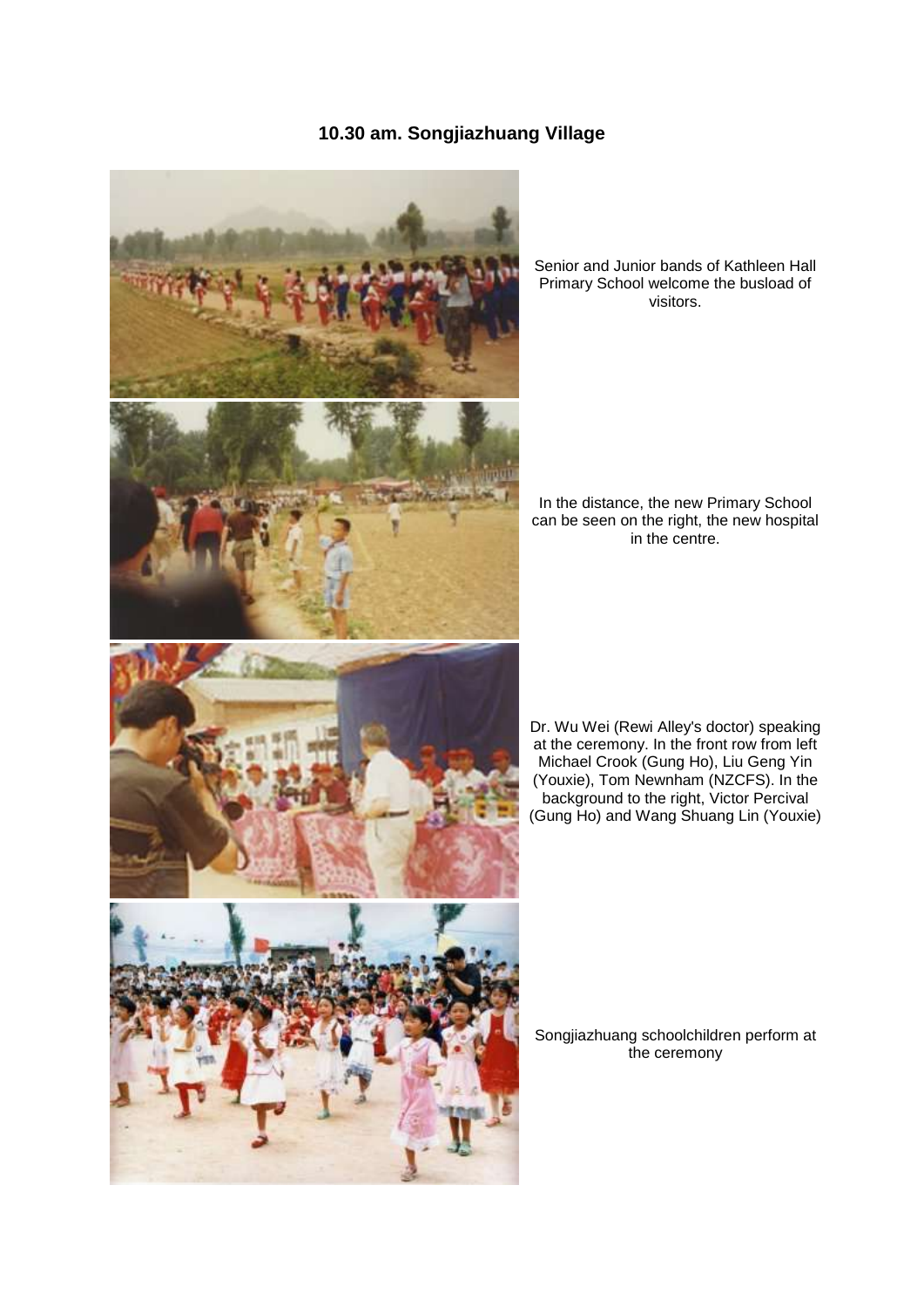

Michael Crook (Gung Ho) speaking. His mother, Isobel Crook (Gung Ho) is in the foreground.

Tom Newnham with young drummers. The wall slogan is from Marshall Nie Rongzhen's tribute to Kathleen Hall and reads:"To heal the wounded and rescue the dying..."

Rewi Alley's Doctor, Wu Wei Ran, being interviewed about Kathleen Hall. Victor Percival and Tom Newnham look on.



Outside and inside views of the hospital

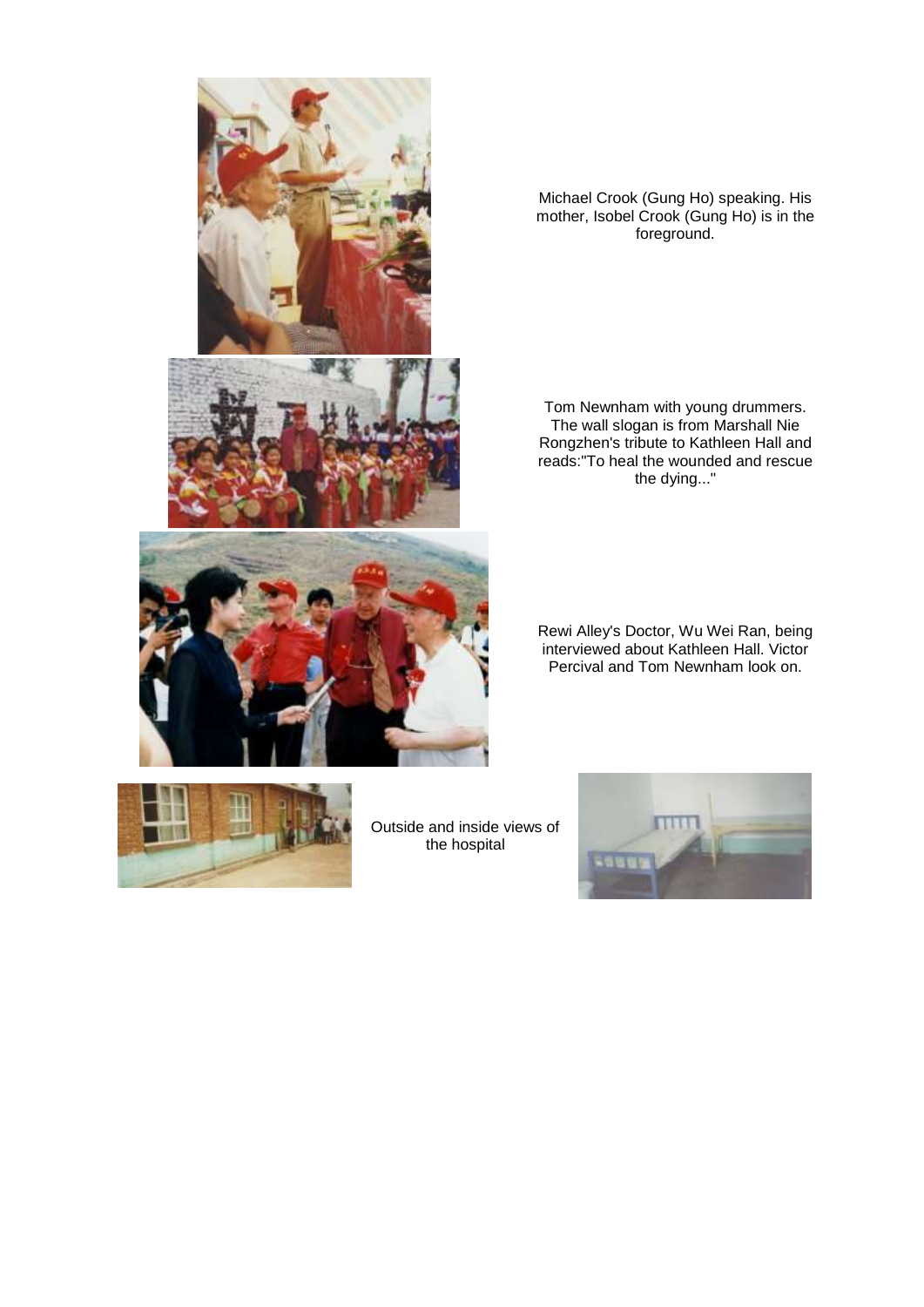# **Official re-opening - July 1st 2001**



Margaret and Bob Hall with Ma Bao Ru approaching the village.

The opening ceremony at the hospital.

Mme. Lu Wan Ru speaking at the opening.